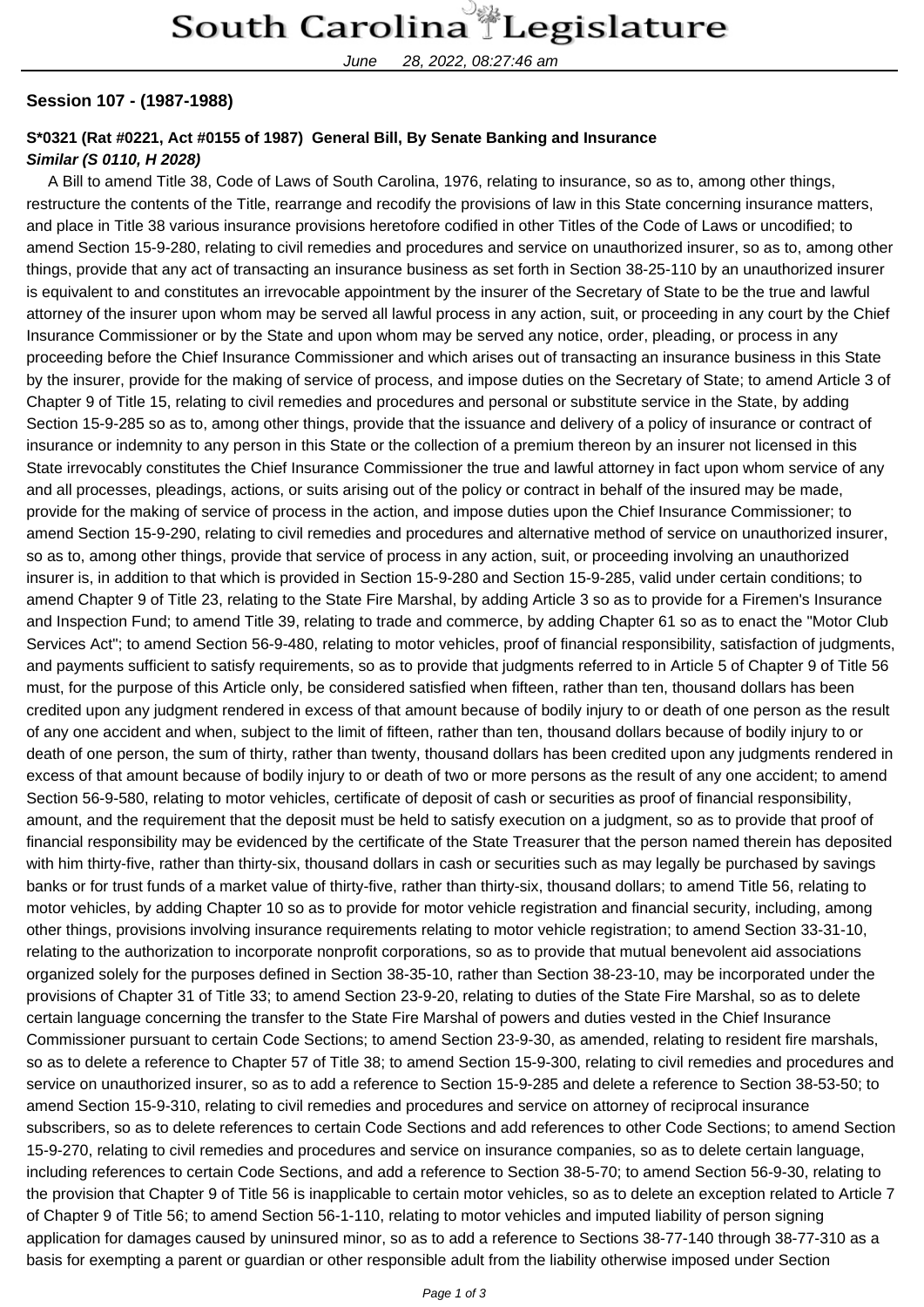## South Carolina Legislature

June 28, 2022, 08:27:46 am

56-1-110; to amend Section 56-9-20, as amended, relating to definitions under the Motor Vehicle Financial Responsibility Act, so as to alter the definitions of "Insured Motor Vehicle", "Motor Vehicle Liability Policy", "Proof of Financial Responsibility", and "Uninsured Motor Vehicle" principally by deleting references to certain provisions or Sections of the Code of Laws and adding references to different Code Sections; to authorize and direct the Code Commissioner to place appropriate provisions of Acts dealing with insurance enacted in 1987 in the appropriate area covered by this Act, to eliminate or delete from this Act certain provisions of law, and to amend provisions of this Act corresponding to amendments of the insurance laws as may have been passed by the General Assembly during 1987 in other Acts; to amend Section 42-7-200, relating to the State Workers' Compensation Insolvency Fund, so as to delete a reference to Section 42-5-140 and replace it with a reference to Section 38-7-50; and to repeal the following: Article 7 of Chapter 9 of Title 56 relating to motor vehicles and coverage limitations, uninsured motorist provisions, and the like; Chapter 11 of Title 56 relating to the South Carolina Automobile Reparation Reform Act of 1974; Chapter 13 of Title 56 relating to motor vehicle physical damage appraisers; Chapter 9 of Title 35 relating to insider trading in securities of domestic stock insurance companies; Sections 42-5-90, 42-5-100, 42-5-110, 42-5-120, 42-5-140, 42-5-150, 42-5-160, 42-5-170, and 42-5-180 relating to various provisions on insurance and self-insurance under Workers' Compensation; Act 306 of 1975 relating to providing a contingency plan for the writing of medical malpractice liability insurance through a joint underwriting association upon the finding of an emergency by the Insurance Commission; Act 767 of 1976 relating to the writing of medical malpractice liability insurance through a joint underwriting association, including, among other things, placing pharmacists in the definition of health care provider and placing per claim and aggregate limits on the amount of insurance which may be paid to a claimant upon enactment of a Patient Compensation Fund Act; Act 104 of 1977 relating to the writing of medical malpractice liability insurance through a joint underwriting association and the creation of a Board of Governors to administer the Patients' Compensation Fund, including, among other things, increasing the membership of the Board of Directors of the Joint Underwriting Association and the membership of the Board of Governors to administer the Patients' Compensation Fund; Act 258 of 1977 relating to prohibiting the Insurance Commission, Commissioner, or Joint Underwriting Association from implementing any assessment that may be prescribed by the Joint Resolution establishing the Joint Underwriting Association for the purpose of writing medical malpractice liability insurance until July 1, 1978; Act 645 of 1978 relating to the writing of medical malpractice insurance through a Joint Underwriting Association, the establishment of a Patients' Compensation Fund, and a contingency plan for writing legal professional malpractice insurance through a Joint Underwriting Association, including, among other things, providing for an appeal from a ruling or action by the medical or legal association or the Patients' Compensation Fund to the Insurance Commission; Act 257 of 1977, Act 662 of 1978, Act 221 of 1979, and Act 200 of 1981 relating to the writing of medical malpractice liability insurance through a Joint Underwriting Association and the extension of the expiration date of the Underwriting Association; Act 199 of 1983 relating to the writing of medical malpractice liability insurance through a Joint Underwriting Association and deletion of the requirement that the Association expire on December 31, 1983; Act 440 of 1986 relating to the provision that no health maintenance organization may prohibit any licensed physician, podiatrist, optometrist, or oral surgeon from participating as a provider in the organization on the basis of his profession and to the provision that nothing in Act 440 of 1986 may be construed to interfere with the medical decision of the primary health care provider to use or not use any health professional on a case-by-case basis; Act 518 of 1986 relating to the adding of a Section to the Code of Laws so as to provide for educational requirements for applicants for insurance agents' licenses and to make exceptions; Subsection A of Section 31 of Part II of Act 540 of 1986 (The General Appropriations Act) relating to, among other things, the requirement that every insurance company of any class, except certain benevolent institutions, shall, before transacting any business in this State, pay a license fee of four hundred dollars to the Chief Insurance Commissioner and shall thereafter pay an annual license fee of four hundred dollars; Subsection B of Section 31 of Part II of Act 540 of 1986 relating to the levy upon each insurance company licensed by the Commissioner of an insurance premium tax based upon total premiums, other than Workers' Compensation insurance premiums, and annuity considerations, collected by the company in the State during each calendar year; Subsection C of Section 31 of Part II of Act 540 of 1986 relating to, among other things, the requirement that, not later than March first of each year, every insurance company licensed by the Commissioner shall file with him a return of premiums collected by the company in the State during the immediately preceding calendar year ending on December thirty-first; Subsection D of Section 31 of Part II of Act 540 of 1986 relating to, among other things, the provision that one-fourth of the insurance premium taxes collected under Subsection B of this Section 31, and one-fourth of the retaliatory collections made under Subsection E of this Section 31 which are attributable to the tax levied in Subsection B, are alloted to the several counties, respectively, in proportion to the latest official United States Census of the counties, and are appropriated to ordinary county purposes; Subsection E of Section 31 of Part II of Act 540 of 1986 relating to, among other things, the requirement that, under certain conditions, similar insurance companies of other states establishing or having theretofore established an agency or agencies in South Carolina shall make a particular deposit for a particular purpose with the Commissioner; Subsection F of Section 31 of Part II of Act 540 of 1986 relating to an